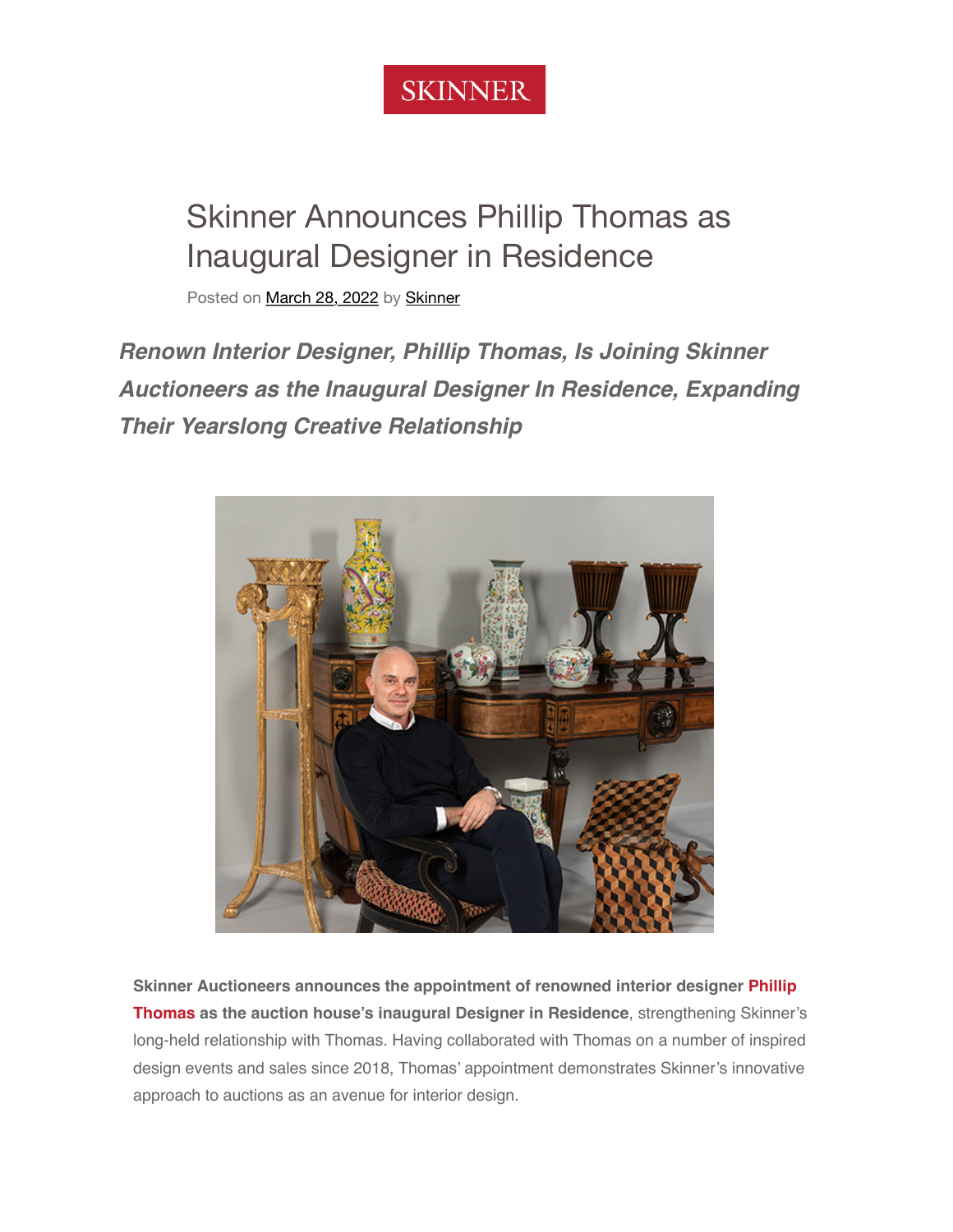"It is an honor to work with the prestigious auction house, Skinner," said Thomas. "The broad range and depth of style, era and periods of works along with their commitment to high quality in the offerings within their sales has long been admired by my team and clients alike. I am thrilled to be named the first Designer in Residence!"

Kicking off his appointment, Thomas will be leading Skinner's **Living [Luxe – Creating Timeless](https://www.skinnerinc.com/news/event/luxe-living-creating-timeless-interiors/) Interiors** zoominar **on April 7, 2022**. Scheduled to **coincide with [Skinner's spring Luxe Living: The](https://www.skinnerinc.com/auctions/4030M) Bostonians auction**, the virtual event will feature Thomas' signature "get the look" vision. Pulling from items featured in the auction, Thomas will offer elegant approaches to incorporating items at auction into one's overall home aesthetic. **The Luxe Living: The Bostonians sale** will be **hosted live, April 14, 2022 at 10:00 AM** in Skinner's Marlborough galleries.

In addition to bringing his signature design concept to buying at auction, Thomas' approach positions antiques and vintage items as a sustainable way to outfit your home.



Much like the idea that the greenest home is the one already standing, Thomas enlivens antiques, uncovering new, sustainable afterlives in storied, vintage items. With supply chain issues still pervasive and affecting the interior design and architecture sector, Thomas incisively presents antiques as a creative, green workaround.

"Skinner is delighted to be expanding our collaborative work with Phillip Thomas. We look forward to witnessing the creative and innovative design perspective Phillip will no doubt offer as Designer in Residence," said **[Katie Banser-Whittle](https://www.skinnerinc.com/about/specialists/katie-banser-whittle/)**, Skinner's New York Regional Director.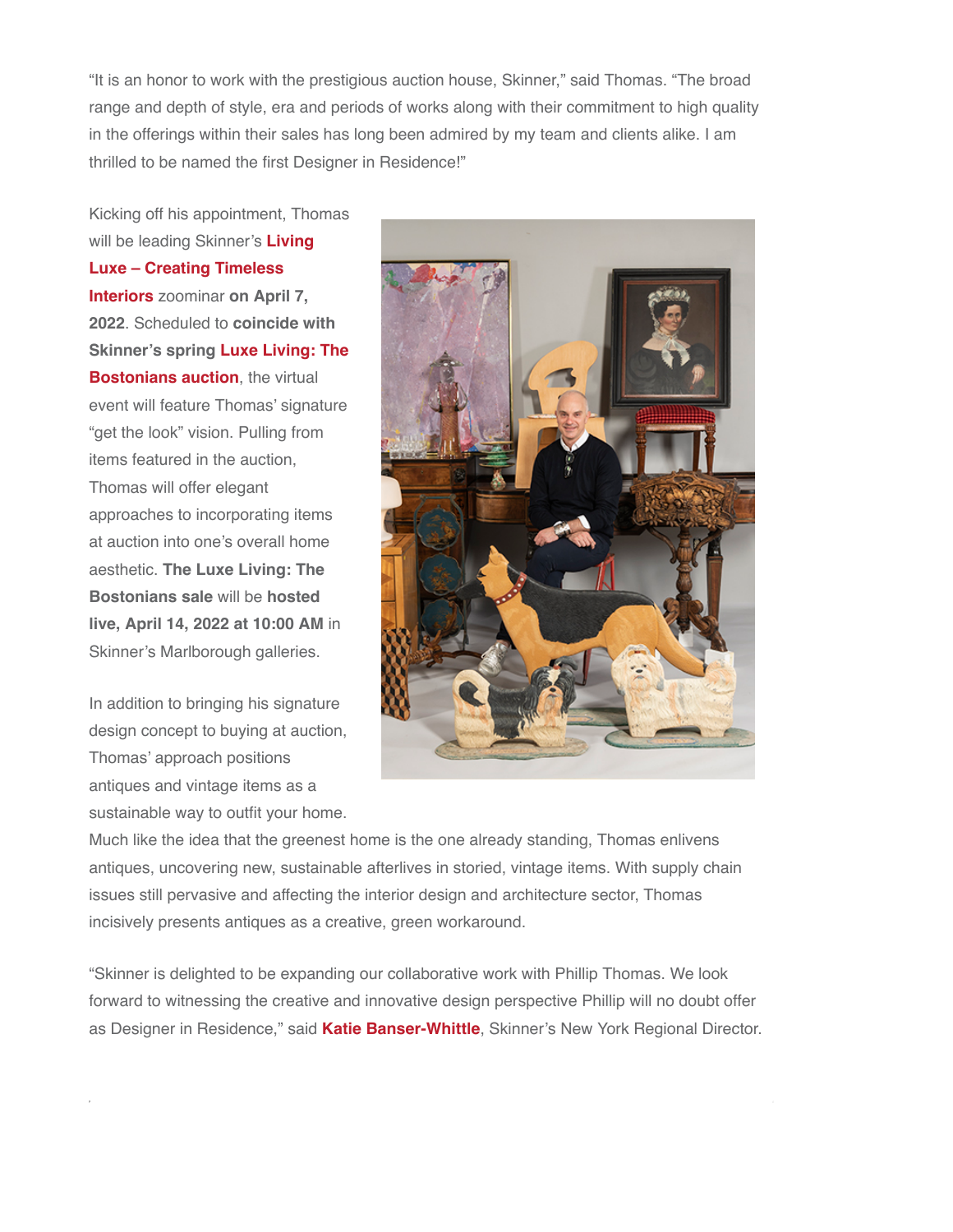### **About Skinner**

Skinner attracts top consignments and commands record-breaking prices in the international auction marketplace. In March 2022, Skinner was acquired by the global auction house Bonhams, simultaneously bringing Skinner to the world's stage and providing Bonhams with greater access to the North American market. With renowned expertise and extraordinary service, Skinner is the place for buyers, sellers and the passionately curious. Skinner appraisers are familiar faces on PBS's 19-time Emmy Award-nominated ANTIQUES ROADSHOW. Visit us in Boston, Marlborough, New York, Maine, Florida, or online at **[https://www.skinnerinc.com](https://www.skinnerinc.com/)**

### **About Phillip Thomas**

Founder and Principal of Phillip Thomas Inc., Thomas follows his guiding belief that the process of creating a home should be enjoyable for all involved. Since establishing his own firm in 2011, Thomas has worked with a wide-range of clients on projects both in the United States and internationally, and his work can be found in many of the top buildings in New York City including the Dakota, 15 Central Park West, River House and One Madison. For more information, visit **<https://www.phillipthomasinc.com/>**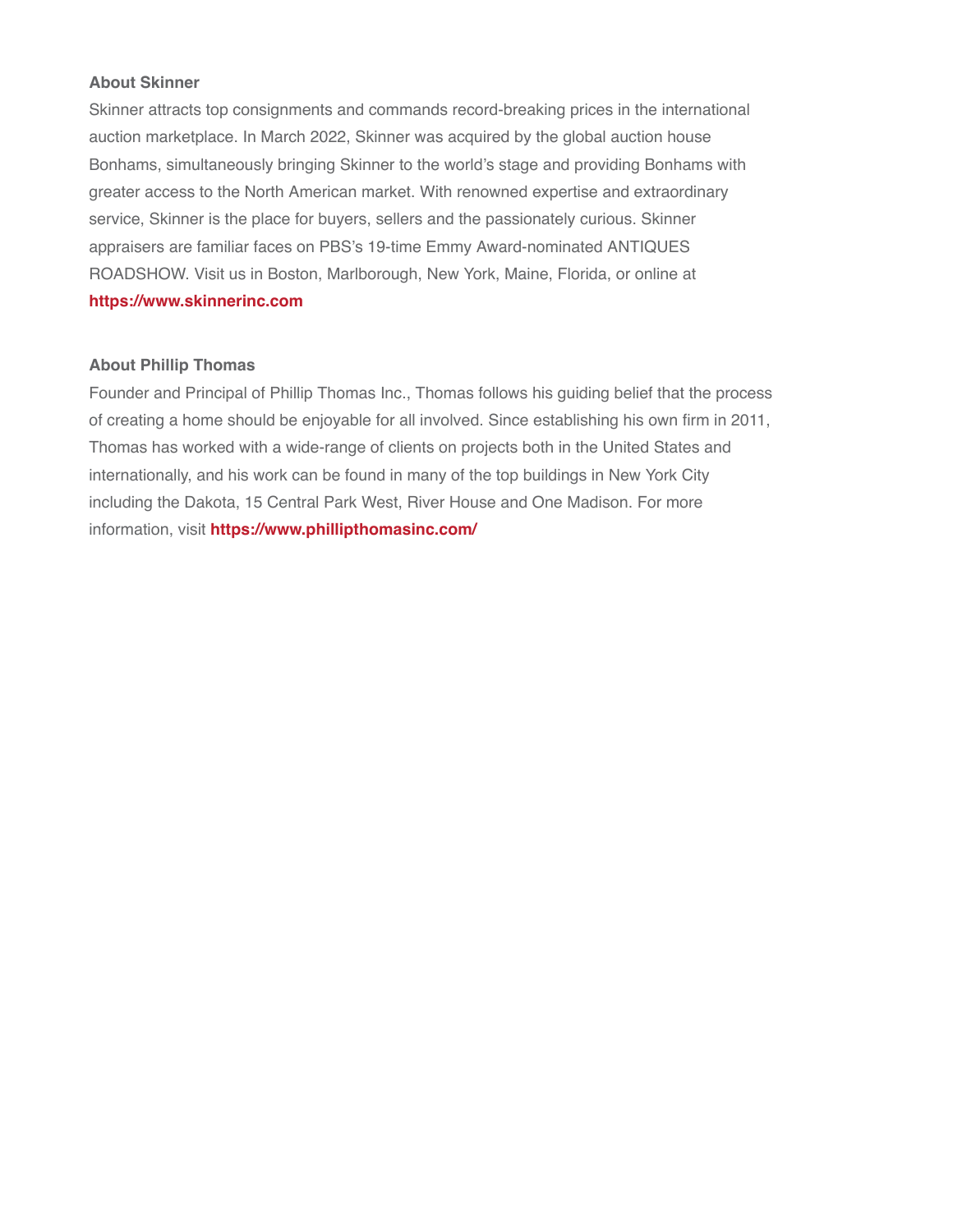**Comment** 

## Name \*

Email \*

### **Website**

Save my name, email, and website in this browser for the next time I comment.



CAPTCHA Code\*

**POST COMMENT**

**[BLOG](https://www.skinnerinc.com/news/)**

### **[PRESS](https://www.skinnerinc.com/about/press/)**

### **[NEWS & EVENTS](https://www.skinnerinc.com/about/events/)**

### **[FORMS](https://www.skinnerinc.com/connect/forms)**